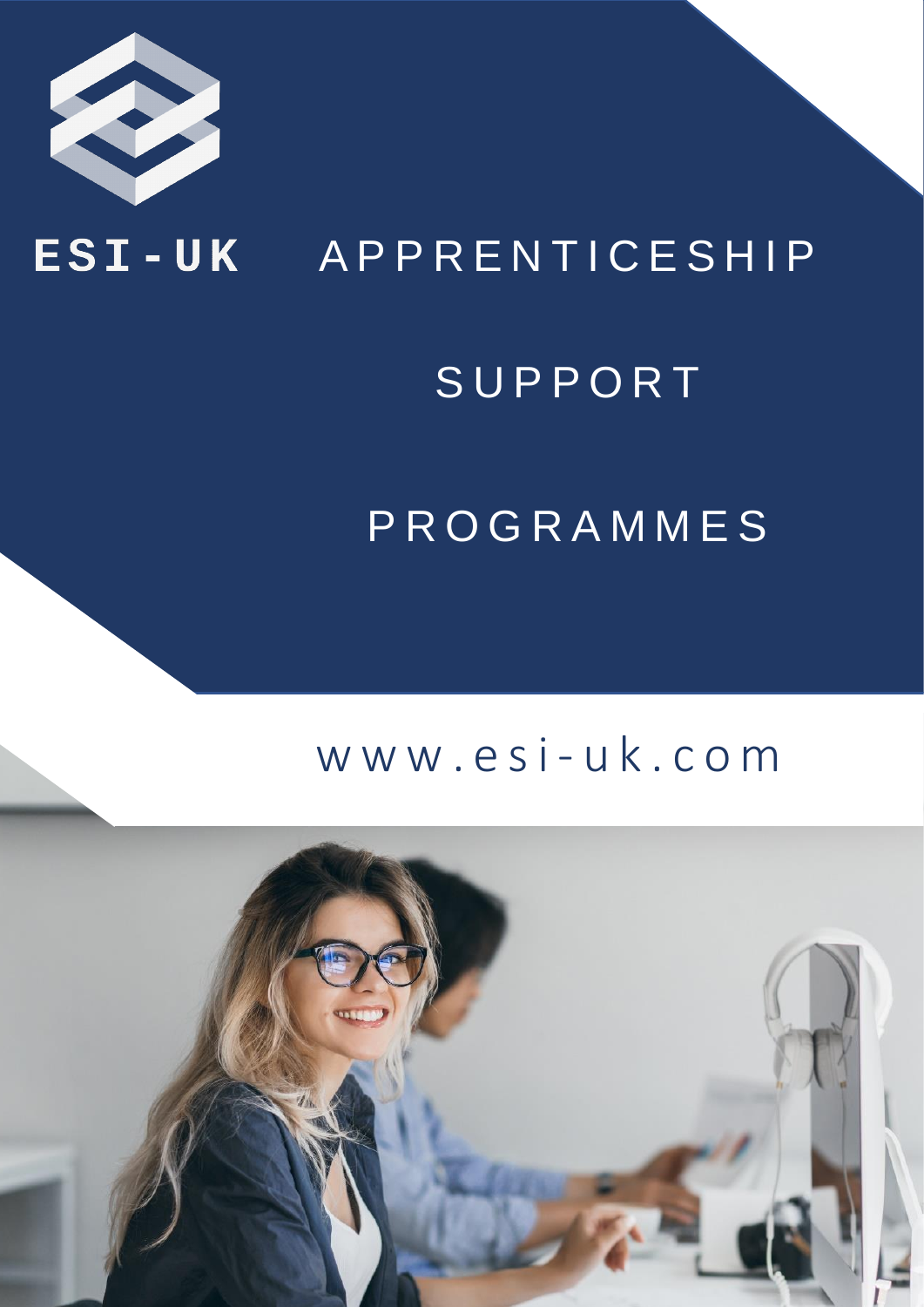



## C O N T E N T S :

Page 2: Contents

Page 2: How do our apprenticeships work?

Page 4: Level 3 early years educator

Page 6: Level 2 adult care worker

Page 8: Level 3 lead adult care worker

Page 10: Level 4 sales executive

Our **ESI-UK apprenticeship support programmes** are designed for apprenticeship providers to engage their apprentices in a truly blended learning and development experience. These programmes can provide your apprentices with a logical, progressive, and engaging digital learning experience. Comprehensively preparing apprentices with evidence, showcasing all the relevant Knowledge, Skills and Behaviours (KSBs) for their apprenticeship standard, providing them with the confidence that they are 100% ready for their end-point assessment.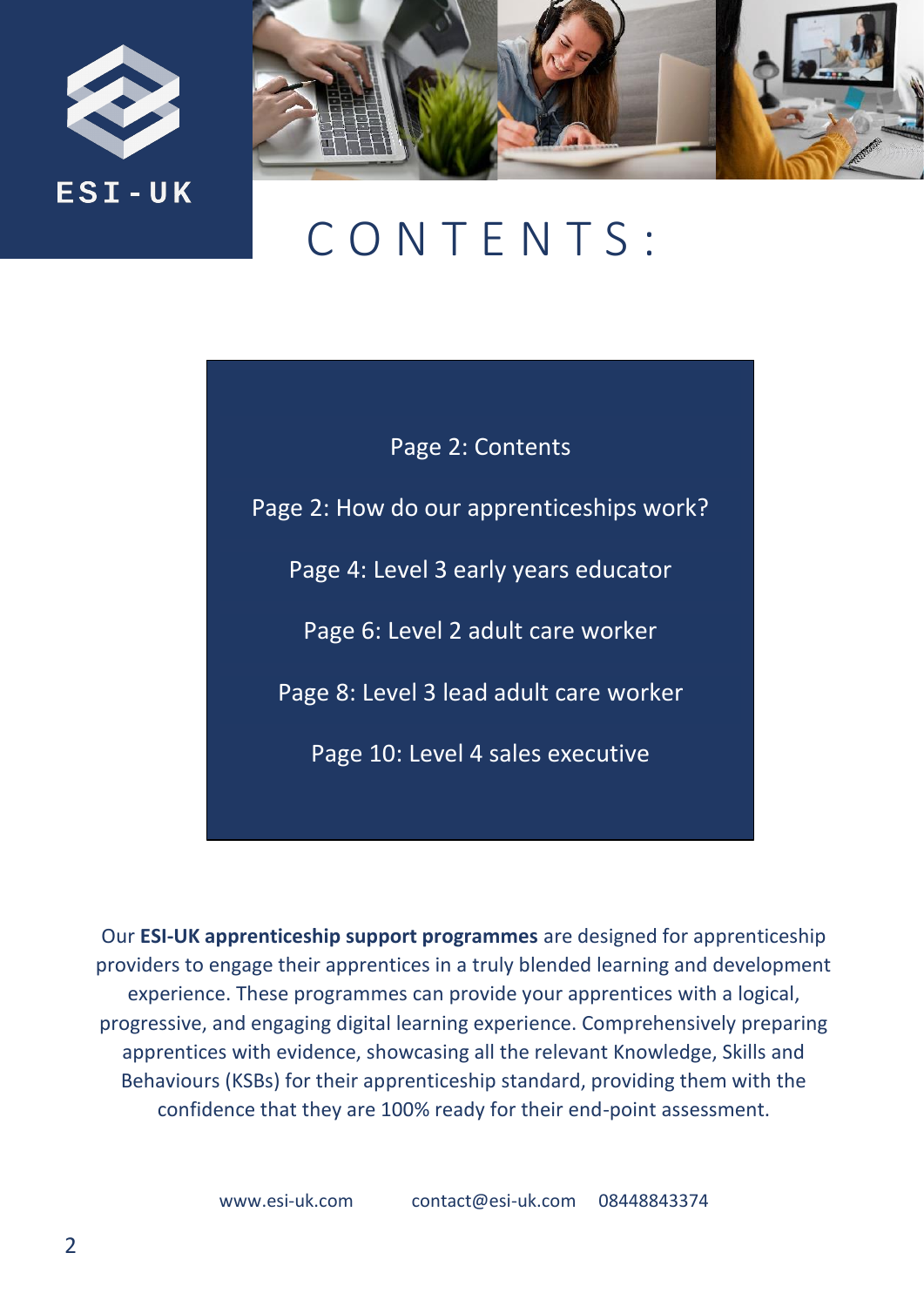



## H O W D O O U R A P P R E N T I C E S H I P S W O R K ?

All apprenticeship support programmes include the following four elements:

- 1. **INTRODUCTION:** The introduction element provides users a full and comprehensive induction to the apprenticeship standard they are undertaking, and how learning, development and assessment will take place over the period of their programme.
- 2. **ON-PROGRAMME STUDY:** This is the largest element of the apprenticeship support programme, and includes a series of eLearning courses designed to target key elements of the apprenticeship standard (showcasing the learning journey) and assessment/evidence workbooks targeting all elements of the KSBs (showing assessment coverage). Each programme includes eLearning and assessment against their individual modules.
- 3. **GATEWAY**: The gateway element provides guidance to the user on what to expect during gateway, including the importance of practice assessments, and self-assessment readiness reviews.
- 4. **END-POINT ASSESSMENT (EPA)**: Whilst the final element of any apprenticeship standard is completed by the approved End-Point Assessment Organisation (EPAO), the apprenticeship support programme provides the user with comprehensive information on the elements that make up EPA, and how these are likely to be carried out.

#### **Other useful information:**

Each of these programmes are readily available to users as a one-off purchase, with no timescale on completion – one registration covers the complete learning journey.

All courses are certificated, again adding further value to your delivery programme.

In addition to the above, where training providers would like their own element of branding included, we can adjust the content, so you have your very own version, including bespoke landing page and fully branded content pages – making everything look and feel like your own. We can also include a branded digital certificate for users upon completion, further enhancing your programme and brand.

#### **Our current programmes include:**

- Level 2 Adult Care Worker
- Level 3 Lead Adult care Worker
- Level 3 Early Years Educator
- Level 4 Sales Executive

#### … coming soon:

- Level 3 Team Leader/Supervisor
- Level 4 Operations or Departmental Manager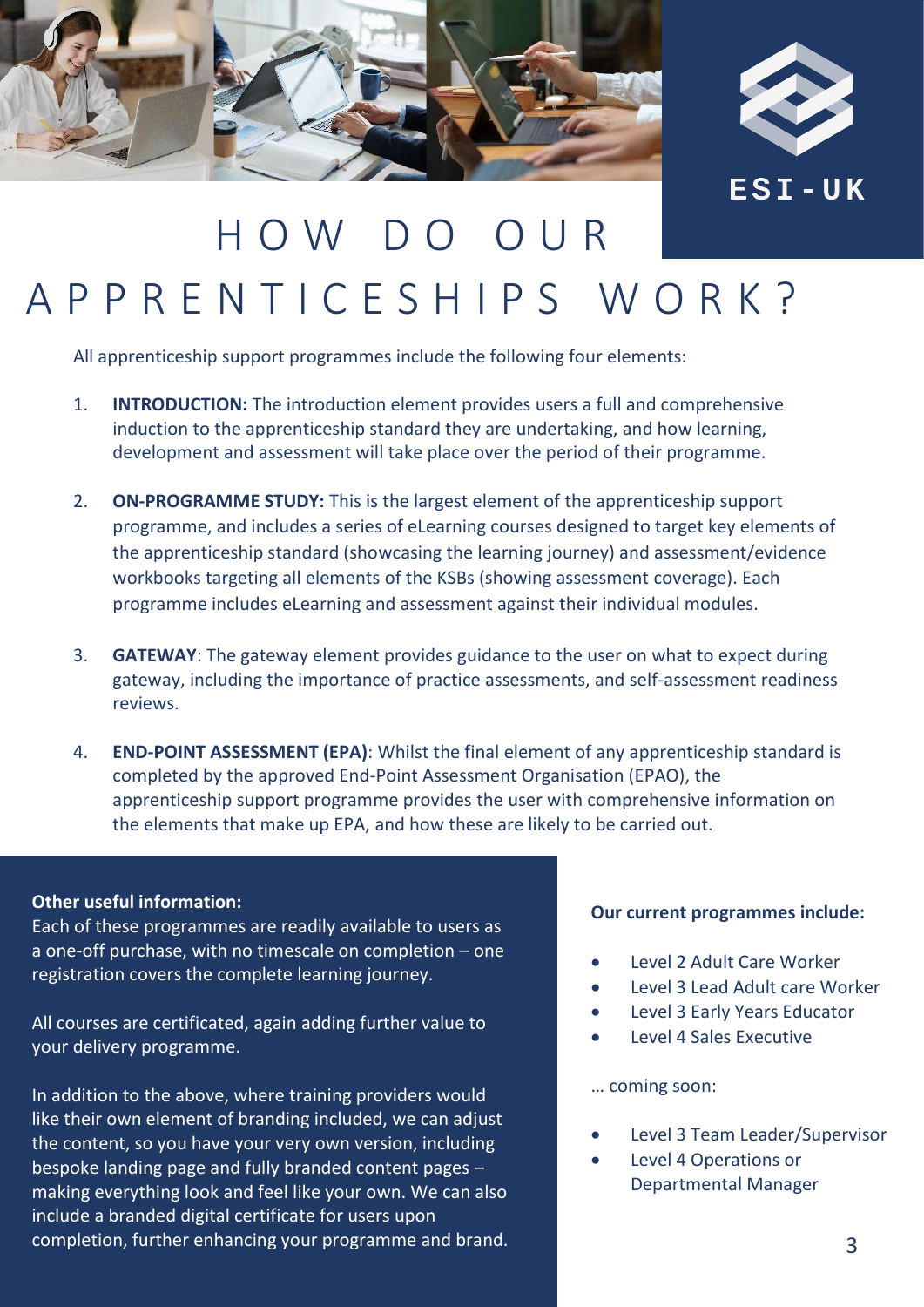



# LEVEL 3 EARLY YEARS EDUCATOR APPRENTICESHIP

This programme is designed to support students throughout their learning journey for the Early Years Educator Apprenticeship Standard.

#### ABOUT THIS ROLE:

Early Years Educators, and other job roles such as nursery nurse and childminders, are highly trained professionals who play a key role in ensuring that young children learn and develop well and are kept healthy and safe. They work in a range of settings including full day care, children's centres, pre-schools, reception classes and as childminders. They may either be working on their own or supervising others to deliver the Early Years Foundation Stage (EYFS) requirements set by Government for the learning, development and care of children from birth to 5 years old.

**Introduction:** -Who's who? -Learning journey overview -What an early years educator role includes



**On-Programme Study:** -There are thirteen modules to complete with an assessment at the end of each one.

|--|

**Gateway:** -Helps students prepare for their final assessment and showcase all their work so far.

**EPA:** -Final assessment of the learner's knowledge, skills and behaviours.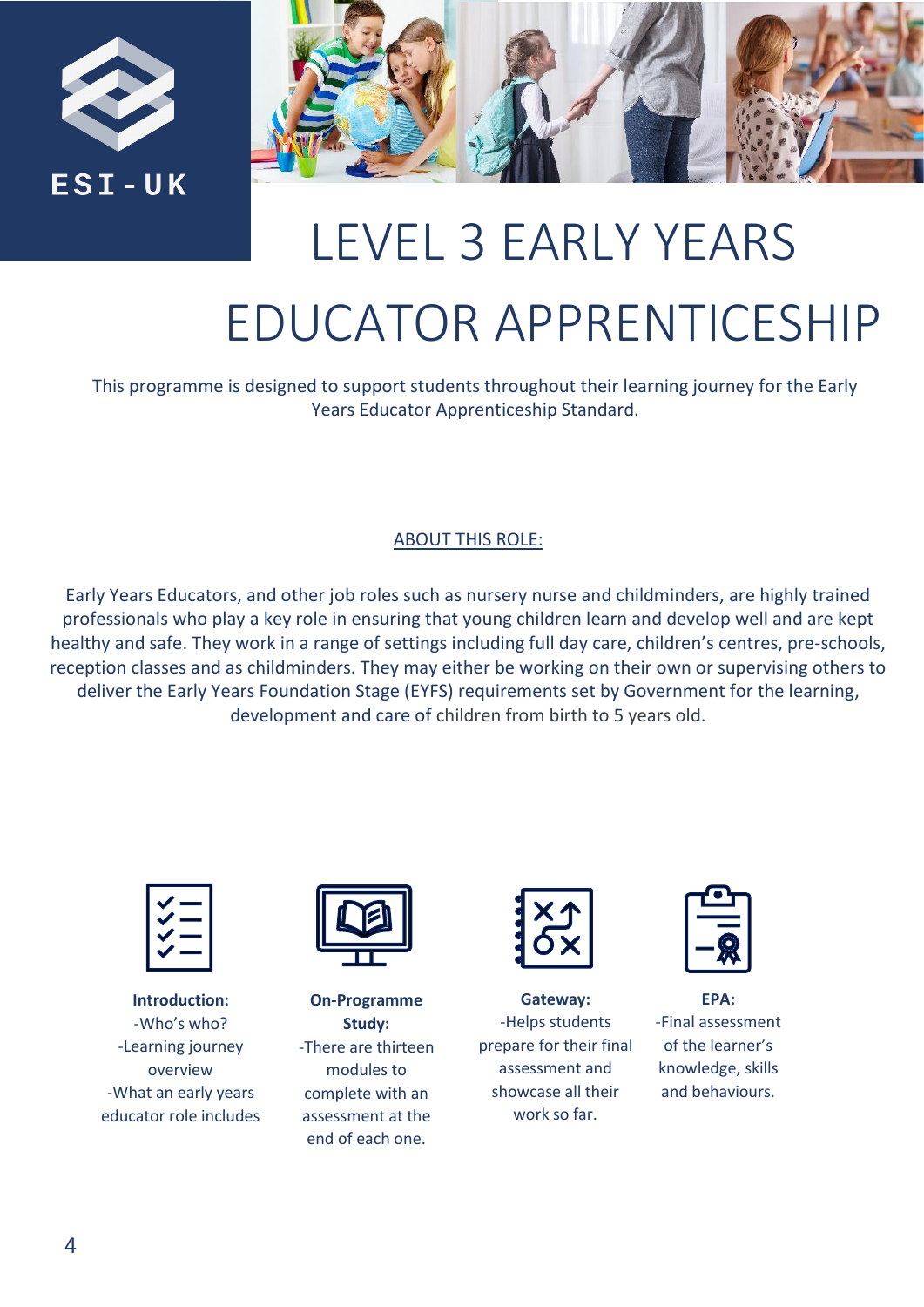



| $\overline{1}$ . | Child development                                         |
|------------------|-----------------------------------------------------------|
| 2.               | <b>Early Years Foundation Stage (EYFS)</b>                |
| 3.               | Plan and provide effective teaching and learning          |
| 4.               | Diversity, equality, and inclusion                        |
| 5.               | Develop effective and informed professional practice      |
| 6.               | Partnership working in early years                        |
| 7.               | Child protection and safeguarding                         |
| 8.               | Promote health, safety, and wellbeing                     |
| 9.               | Care for the physical and nutritional needs of children   |
| 10.              | Support the development of positive behaviour in children |
| 11.              | How to promote play and learning in early years           |
| 12.              | Outdoor play                                              |
| 13.              | Social pedagogic framework                                |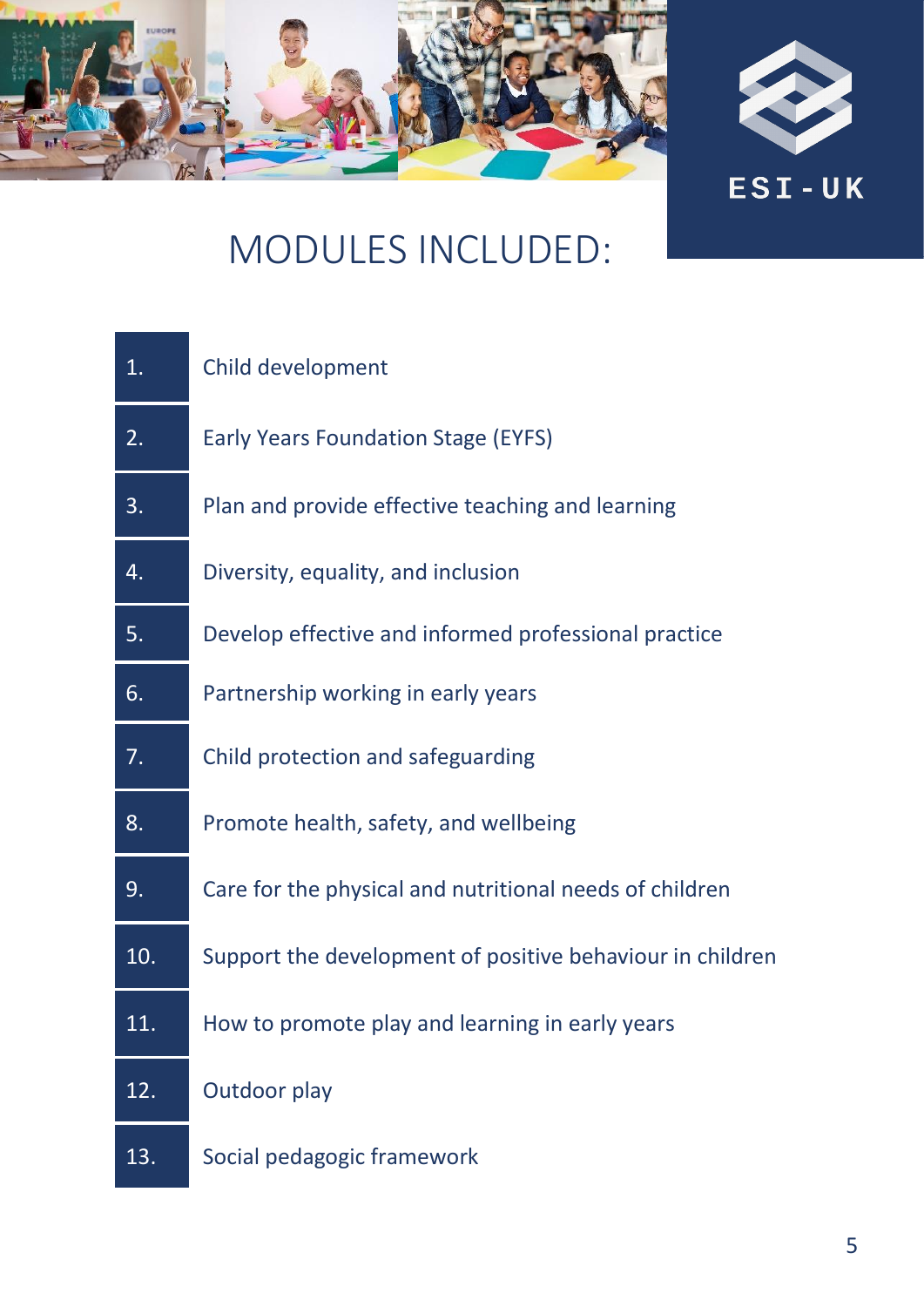



# LEVEL 2 ADULT CARE WORKER APPRENTICESHIP

This programme is designed to support students throughout their learning journey for the Adult Care Worker Apprenticeship Standard.

#### ABOUT THIS ROLE:

Adult Care Workers are the frontline staff who help adults with care and support needs to achieve their personal goals and live as independently and safely as possible, enabling them to have control and choice in their lives. To work in care is to make a positive difference to someone's life when they are faced with physical, practical, social, emotional or intellectual challenges. Adult Care Workers need to have the right values and behaviours developing competences and skills to provide high quality compassionate care and support.



**Introduction:** -Who's who? -Learning journey overview -What an adult care worker role includes.



**On-Programme Study:** -There are nine modules to complete with an assessment at the end of each one.

**Gateway:** -Helps students prepare for their final assessment and showcase all their work so far.

**EPA:** -Final assessment of the learner's knowledge, skills and behaviours.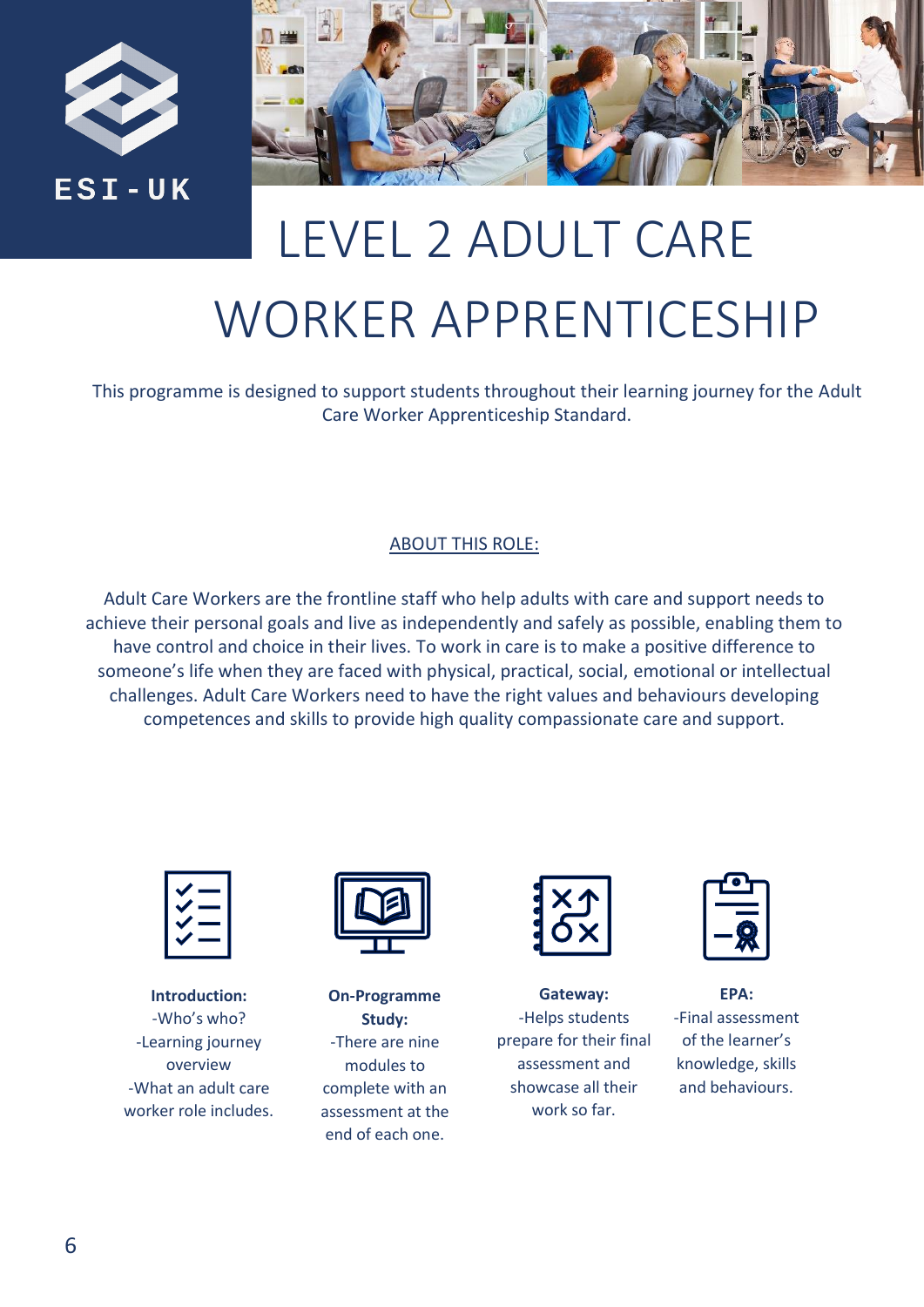



| $\mathbf 1$ . | Responsibilities of an adult care worker |
|---------------|------------------------------------------|
| 2.            | <b>Adult safeguarding</b>                |
| 3.            | Personal development                     |
| 4.            | Person centred approaches                |
| 5.            | Wellbeing                                |
| 6.            | <b>Equality and inclusion</b>            |
| 7.            | Effective communication                  |
| 8.            | Duty of care                             |
| 9.            | Health and safety in care settings       |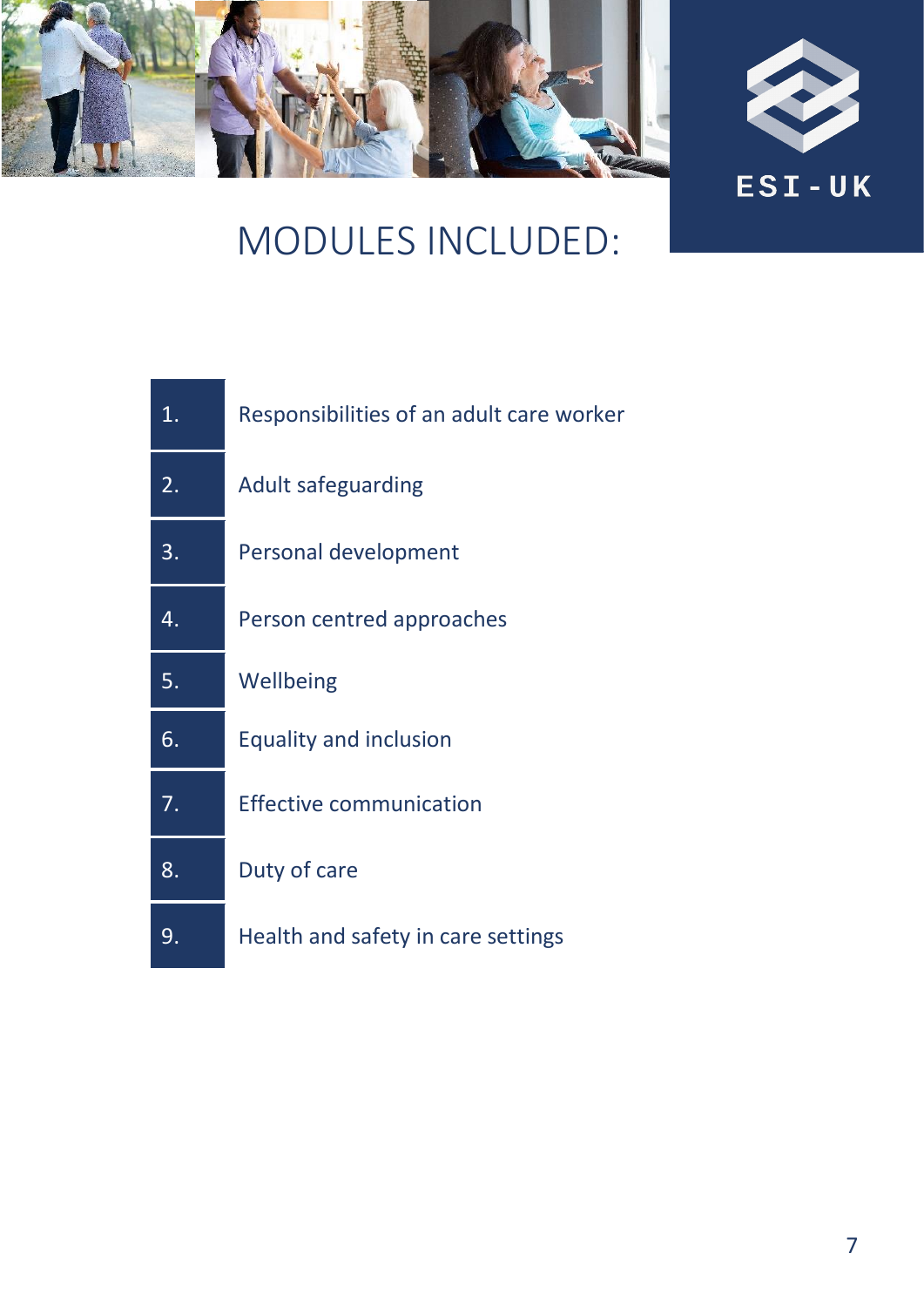



## LEVEL 3 LEAD ADULT CARE WORKER APPRENTICESHIP

This programme is designed to support students throughout their learning journey for the Lead Adult Care Worker Apprenticeship Standard.

#### ABOUT THIS ROLE:

Lead Adult Care Workers are the frontline staff who help adults with care and support needs to achieve their personal goals and live as independently and safely as possible, enabling them to have control and choice in their lives. In addition, Lead Adult Care Workers have responsibility for providing supervision, frontline leadership, guidance, and direction for others, or working autonomously, exercising judgement and accountability



**Introduction:** -Who's who? -Learning journey overview -What a lead adult care worker role includes.



**On-Programme Study:** -There are eleven modules to complete with an assessment at the end of each one.



**Gateway:** -Helps students prepare for their final assessment and showcase all their work so far.



**EPA:**

-Final assessment of the learner's knowledge, skills and behaviours.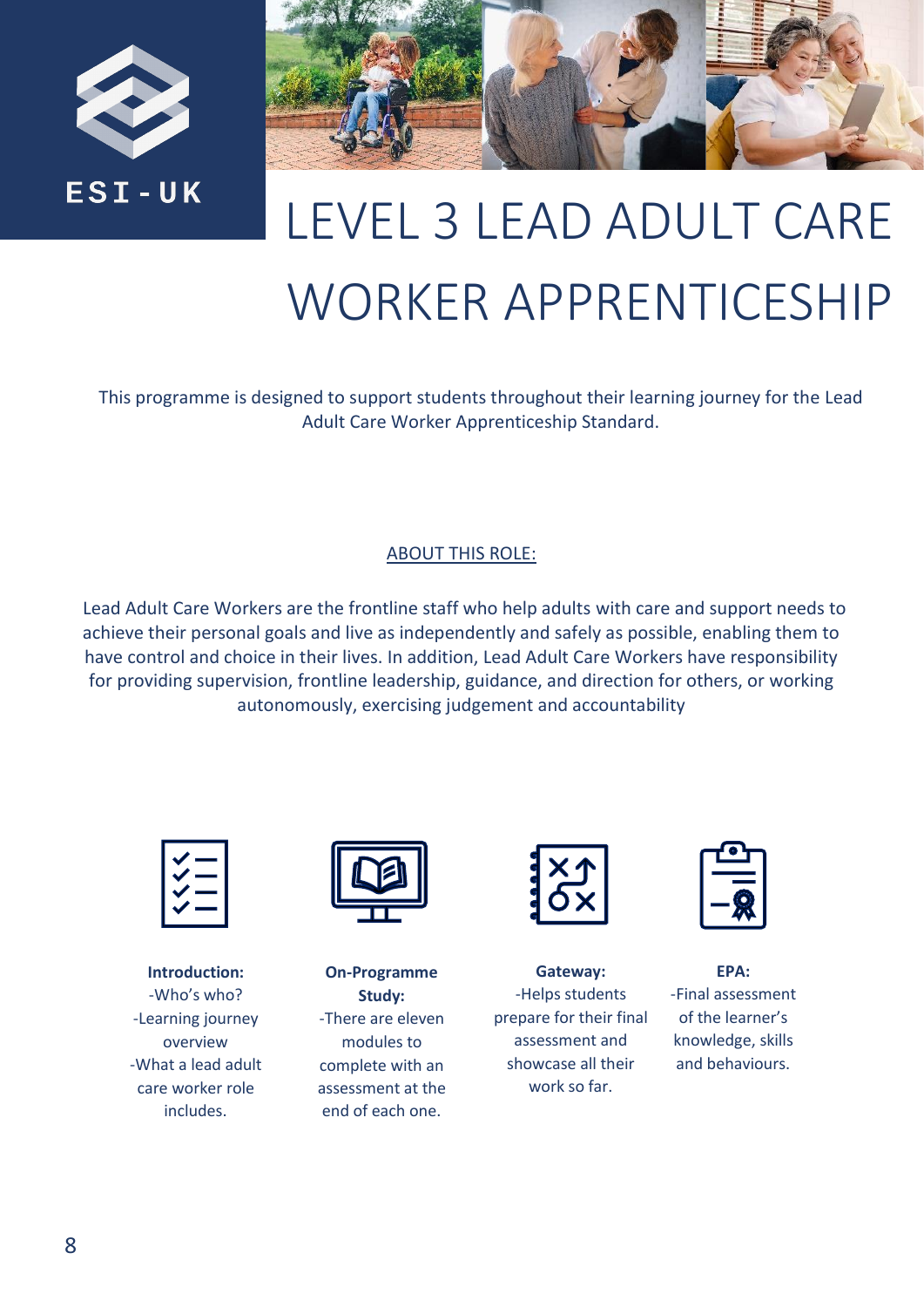



| 1. | Responsibilities of a lead adult care worker |
|----|----------------------------------------------|
| 2. | Adult safeguarding                           |
| 3. | Personal development                         |
| 4. | Promoting person centred approaches          |
| 5. | Promoting wellbeing                          |
| 6. | Promoting equality and inclusion             |
| 7. | Promoting effective communication            |
| 8. | Promoting duty of care                       |
| 9. | Promoting health and safety in care settings |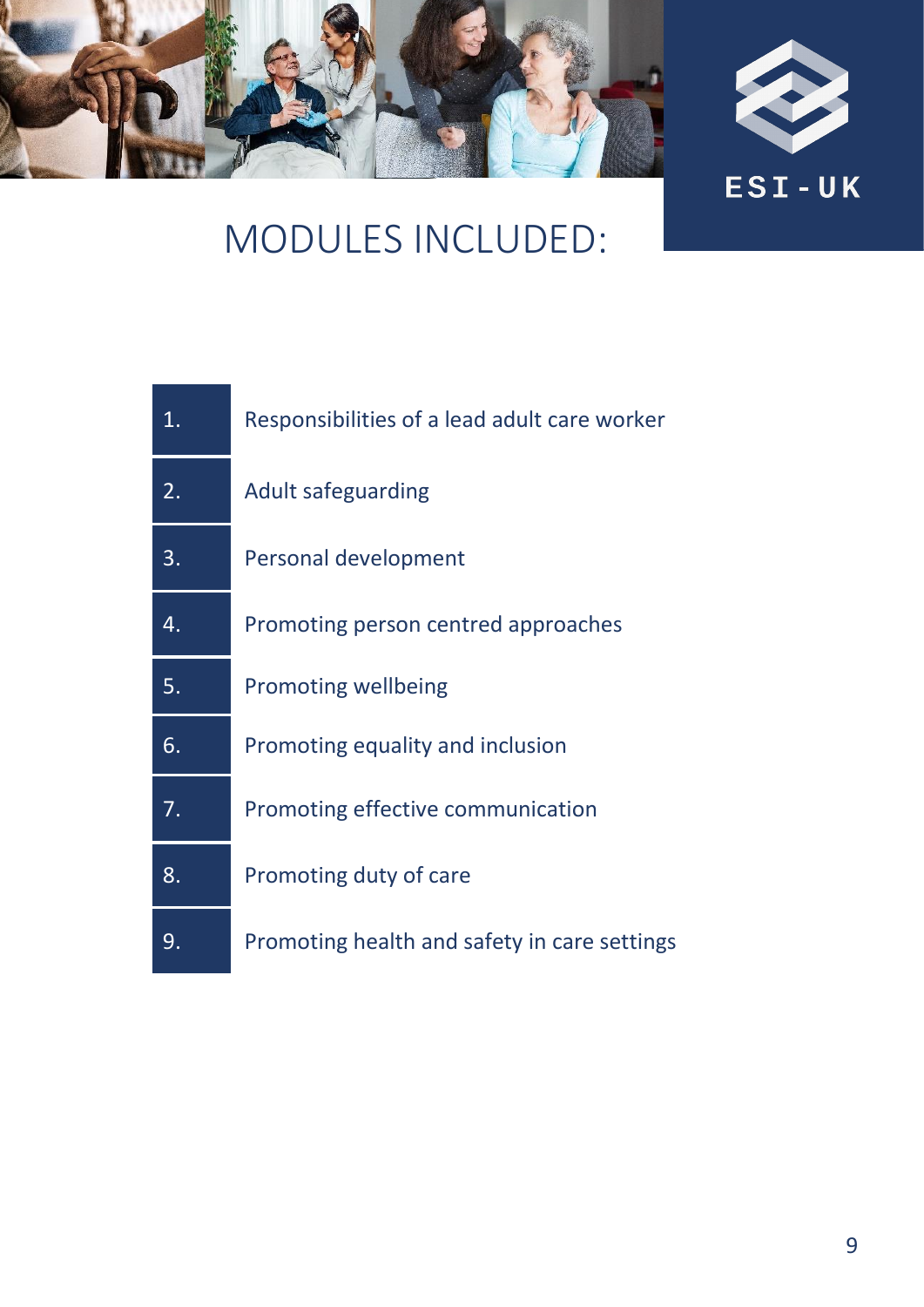



## LEVEL 4 SALES EXECUTIVE APPRENTICESHIP

This programme is designed to support students throughout their learning journey for the Level 4 Sales Executive Apprenticeship Standard.

#### ABOUT THIS ROLE:

The main role of a sales executive is leading sales interaction with customers and managing sales within an organisation. They plan their sales activities, lead the end-to-end sales interaction with the customer and manage their sales internally within their organisation. They will be responsible for retaining and growing a number of existing customer accounts, and generating new business by contacting prospective customers, qualifying opportunities and bringing the sales process to a mutually acceptable close. Typically, a Sales Executive will deal with a single point of contact for each sale and will present a pre-considered value proposition. The entire sales process may be completed during a single customer 'conversation', or over a series of interactions



**Introduction:** -Who's who? -Learning journey overview -What a sales executive role includes.



**On-Programme Study:** -There are fourteen modules to complete with an assessment at the end of each one.

**Gateway:** -Helps students prepare for their final assessment and showcase all their work so far.



**EPA:** -Final assessment of the learner's knowledge, skills and behaviours.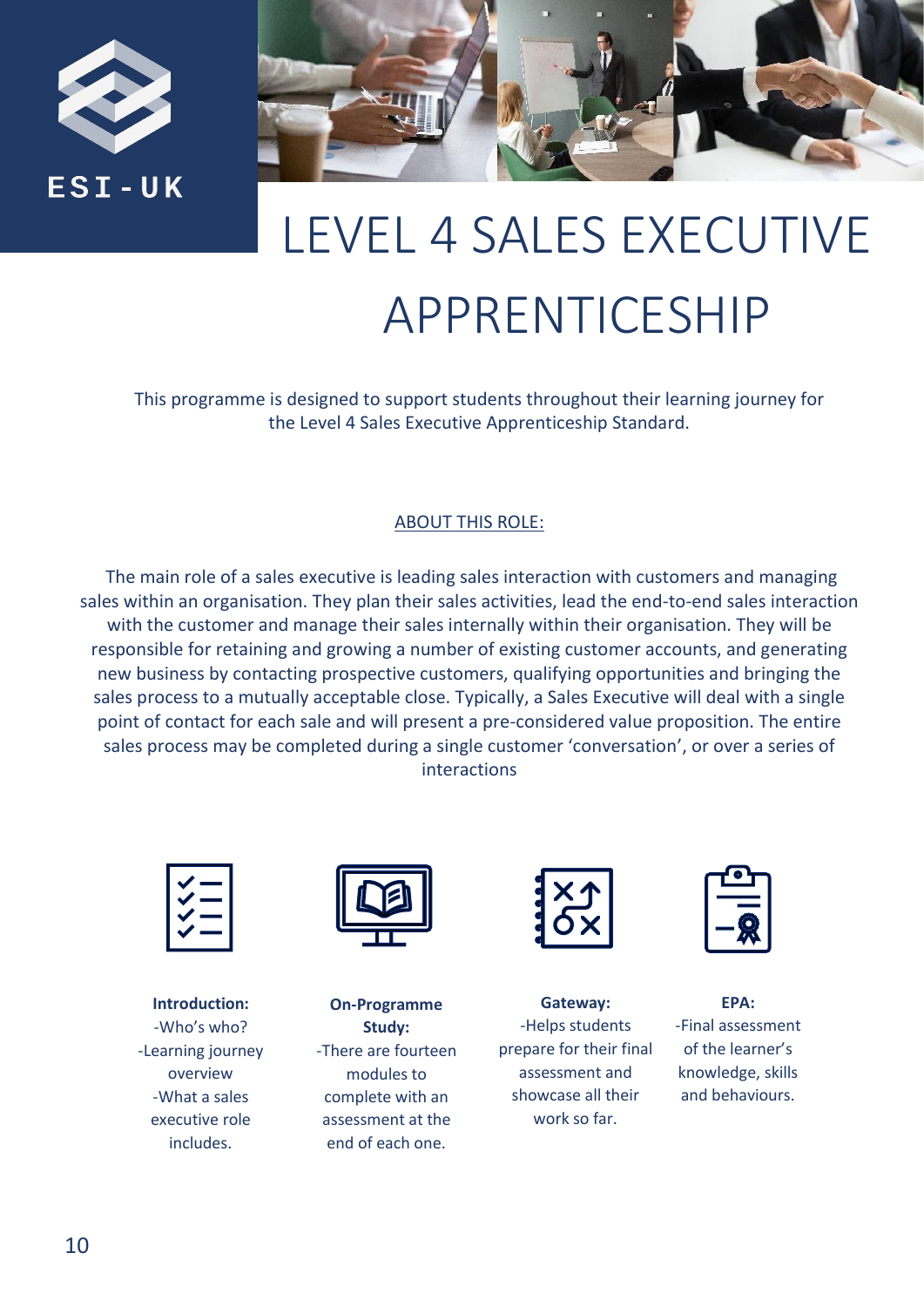



| 1.  | Organisational vision, mission, and values                 |
|-----|------------------------------------------------------------|
| 2.  | <b>Business strategy</b>                                   |
| 3.  | Sales planning, monitoring, and reviewing                  |
| 4.  | Understanding a product or service                         |
| 5.  | Importance of sector intelligence                          |
| 6.  | Legal, regulatory, and ethical frameworks                  |
| 7.  | Account management                                         |
| 8.  | Different types of customers                               |
| 9.  | <b>Communication skills</b>                                |
| 10. | Sales presentations                                        |
| 11. | <b>Negotiation and closing sales</b>                       |
| 12. | Teamwork                                                   |
| 13. | Utilise digital technologies to maximise and support sales |
| 14. | Sales finance                                              |
| 15. | Ensuring profitable performance                            |